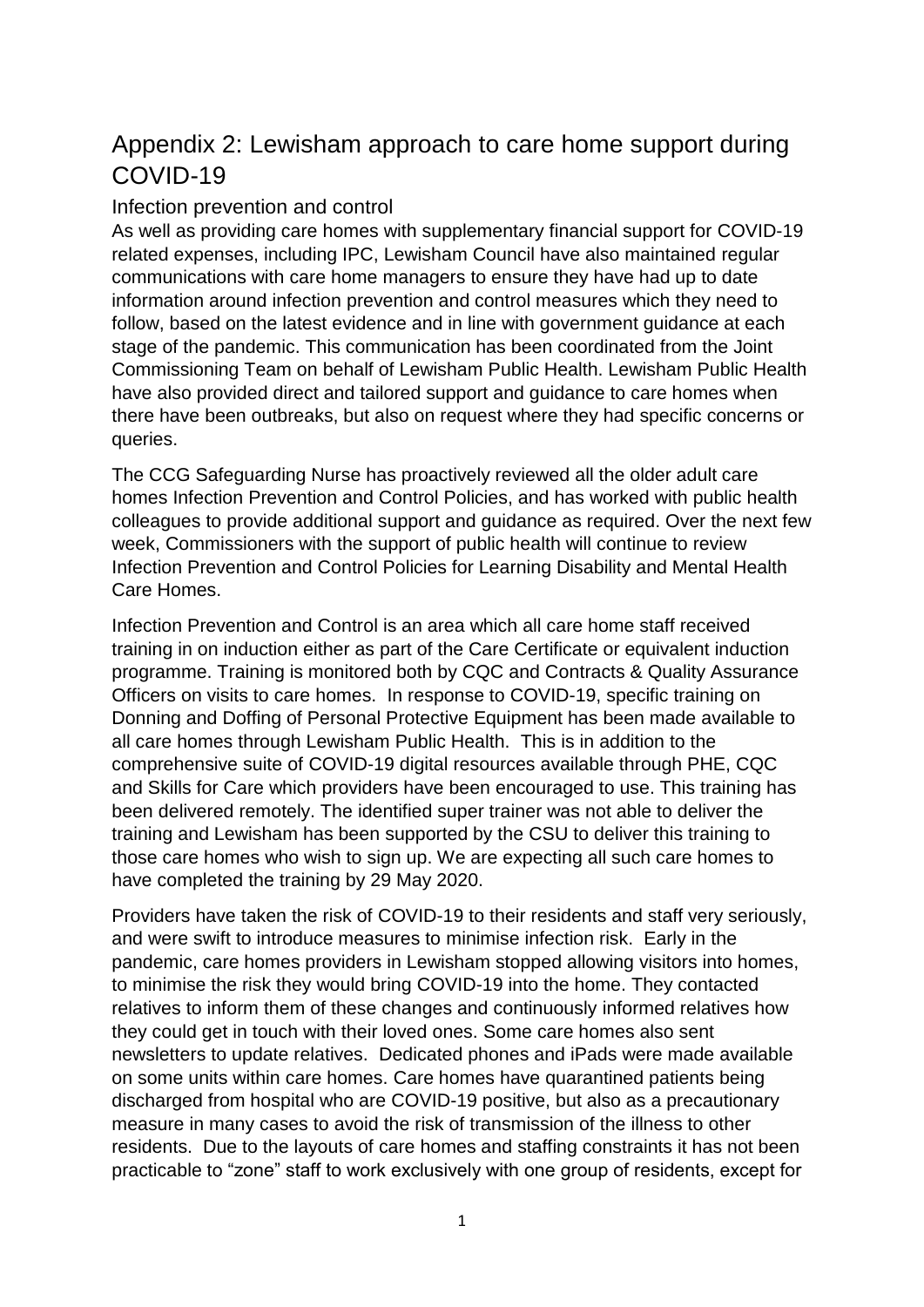in a couple of the larger older adults homes which are normally managed in this way. Many larger homes have, however, limited access to communal areas and asked people to stay in their rooms during this period as part of their overall risk management approach.

Over the next phase of the pandemic response, commissioners and colleagues from both the CCG and Health will review these measures jointly with care home managers, now that testing has been made widely available to care homes residents and staff, to ensure that ongoing measures do not have a disproportionate negative impact on the physical and mental wellbeing of residents.

The Council's care commissioners have maintained high levels of detailed communications with care home providers over this period. In those discussions we have worked with providers to identify potential situations where individuals could not be isolated in their rooms or cohorted in specific areas to (a) seek alternative placements with sister care homes in the group (b) look at wider building based alternatives within the provider group (c) whether the Council needed to broker a temporary placement with another care home provider and (d) whether the Council needed to source self-contained accommodation through an RP of similar and fund separate packages of care via a domcare agency.

In the event, option (a) was invoked in partnership with a provider where additional beds had been blocked booked early in the COVID19 contingency planning and option (b) was invoked in partnership with a learning disability provider where the provider moved the usual staff team with the client. The Council would generally apply this approach with providers as part of business continuity planning. There is currently sufficient care home availability to manage any requirement for alternative accommodation.

#### Access to PPE

At the early meetings with care home providers in mid-March, it was already becoming clear that the NHS was being prioritised for PPE. It was apparent that while many providers delivered personal care, and had PPE providers already identified, they did not as a matter of course use or have access to fluid repellent masks recommended by PHE, nor would they have access to visors/goggles if those were required; secondly there were a large number of providers of supported accommodation for vulnerable adults who did not use PPE and so had no Business as Usual source of PPE should it be required to manage a COVID-19 outbreak. By the end of that week, two care homes for older adults were already reporting COVID-19 positive residents and a PPE emergency.

Officers form the Integrated Commissioning Team, through the CCG primary care commissioning team, approached One Health Lewisham for support with urgent access PPE and in particular face masks. One Health Lewisham offered to share the details of its PPE provider with the Council. The Executive Director of Community Services gave authority to the team to progress this relationship and place an order for PPE from that supplier.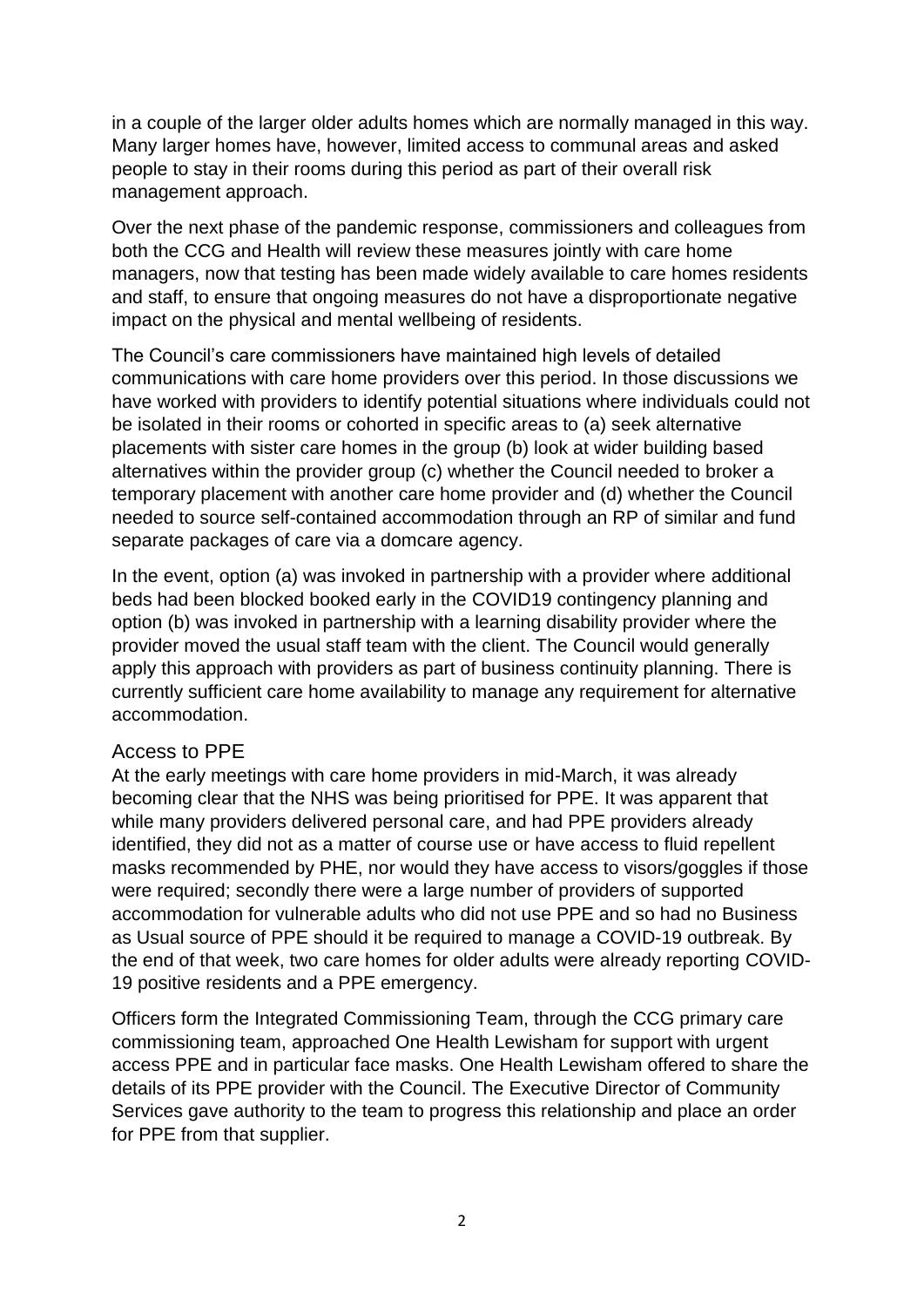This relationship successfully supported PPE delivery to all providers in Lewisham in need of emergency PPE from the end of March to the end of April while the wider system response through the London Resilience Forum was safely established and PPE distribution could be centralised within the Council. The main PPE distributed was masks and hand sanitiser, plus the distribution of reusable goggles and the occasional roll of aprons. Gloves remained difficult to order even through this route. The total indicative cost of this PPE through this period was £328,017.60

Providers are encouraged to use their regular supply chains to source Personal Protective Equipment (PPE). In line with national guidance, where service providers are unable to obtain PPE through their usual supplier and dedicated wholesaler routes, they have access to an emergency supply chain facilitated by the London Resilience Forum. Since 14 April, Lewisham Council has been coordinating the distribution of these emergency supplies for providers based in borough. Since the establishment of the local emergency supply hub, officers have been working to ensure that the supply of PPE stabilises and that there is sufficient emergency stock to ensure that front-line workers are not without. Relevant providers have been notified of the emergency supply process, and those which report low stock (less than 3 days of supply) to ADASS have received reminder phone calls. Since its inception, it is estimated that between 5-10% of PPE supply for the nursing & residential, home care and extra care providers has been through this emergency channel. Whilst providers have been effective in sourcing their own PPE, all eligible requests for emergency supply have been honoured before the provider runs out.

In order to minimise reliance on London Resilience Forum PPE stock, local authorities in London have entered into an agreement for the procurement of PPE. The London Borough of Ealing are providing coordination of the procurement, and Southwark are Lewisham's sub-regional 'hub' borough. On 29 April, Lewisham placed an order for 300,000 items of PPE (across masks, aprons, gloves, eye protection and sanitiser) in line with South East London boroughs. The need was modelled on an approximately 10% of total demand for the sector over a six week period, and in line with the proportion of supply which had been issued on an emergency basis over the proceeding weeks. A number of aprons, masks, sanitiser and eye protection have already been received as part of this pan-London procurement exercise.

As part of Lewisham's emergency PPE distribution hub, we are tracking the availability of stock across a number of PPE suppliers, including all dedicated wholesalers identified within Government guidance, through regular communication. The Council is tracking stock availability across 34 providers (this includes those which are not accepting new accounts). This activity helps officers supporting the emergency supply to work with providers to access stable business as usual supplies (reducing reliance on emergency provision), and this also gives us advanced warning of supply chain breakdowns. Currently an average of 6 suppliers will have good stock of each item and a further 2 will be low in stock (the remainder will have no stock or are not accepting orders). The tool is updated throughout the week, as the availability of stock changes between suppliers.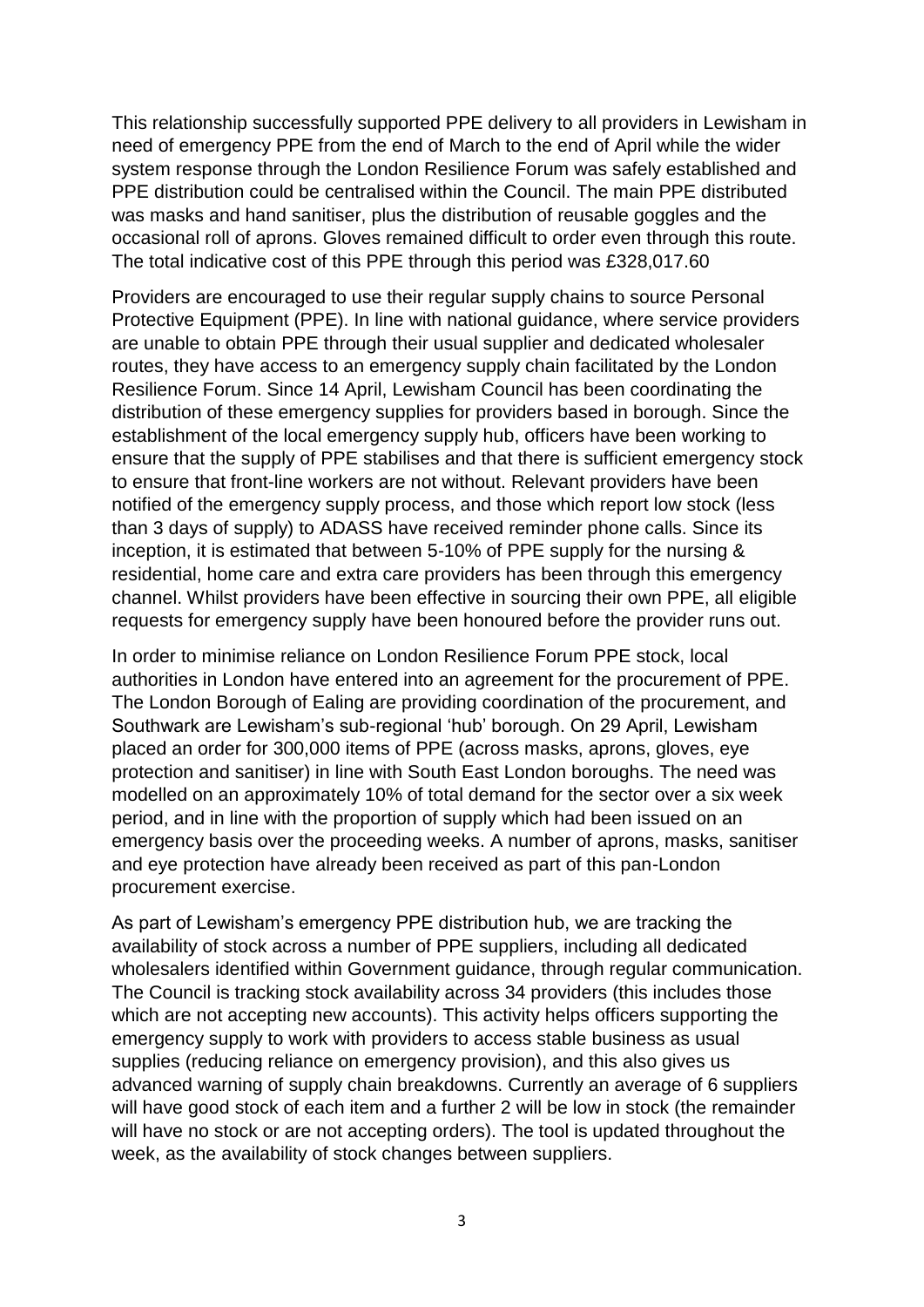# **Testing**

Members of the Lewisham Public Health Team, Joint Commissioning Team and a representative from Lewisham CCG meet on a weekly basis to review the position of Care Homes in relation to notification of outbreaks of COVID-19, receipt of testing kits and test results in order to prioritise whole care home testing. Due to the increase of routes to access testing (CQC and Care Home portal) a brief survey of the homes was carried out during the week 18-22 May 2020. Results from the survey are outlined below. It should be noted that the position with regard to testing requests and results received changes daily.

As of the week 18-22 May 2020, sixteen of seventeen older adult homes have requested testing for their residents. Six reported that all residents had been tested, except for a small number of residents that had declined to be tested, six reported that not all residents had been tested, four were awaiting tests and one had not requested tests. In total 250 residents have been tested out of approximately 487 residents. Of the known results 8 have been reported as COVID- 19 positive.

Fifteen older adult homes have requested testing for staff. One home had a staff member who wished to be tested but as didn't have access to a car to go to a test site was not able to attend. One home has not requested testing for staff. To date 166 staff have been tested. Tests kits and tests results are awaited by the majority of homes. No positives tests have been reported.

There are thirty-three Learning Disability and Mental Health Care Homes in Lewisham. As of the week 18-22 May 2020, ten homes have requested testing for their residents, three have tried through the Care Home Portal but are not eligible and nineteen homes have not requested testing. Fourteen Learning Disability and Mental Health Care Home residents have been tested. Four positive COVID-19 results are reported.

The main route for staff from Learning Disability Care Homes to be tested is through the Essential Worker route and are required to be symptomatic before testing. Fifteen homes have requested testing for staff. A total of thirty-one staff have been tested. No staff are reported as COVID-19 positive.

## NHS Clinical Support

The Enhanced Health in Care Homes Group is comprised of clinicians and commissioners from both CCG and Lewisham Joint Commissioning Team, and representatives from One Health Lewisham (Lewisham's borough-wide GP Federation) to coordinate activity to support care homes. The Group had focused on falls, urinary tract infections and hydration prior to the pandemic. The focus has shifted to COVID-19 and the group is now meeting weekly to coordinate activity to ensure that care homes have access to the clinical support, equipment, training and guidance they need to work safely with residents with suspected or confirmed COVID-19.

SEL CCG Lewisham commission One Health Lewisham to provide the enhanced primary care service to our nursing and residential homes which is managed through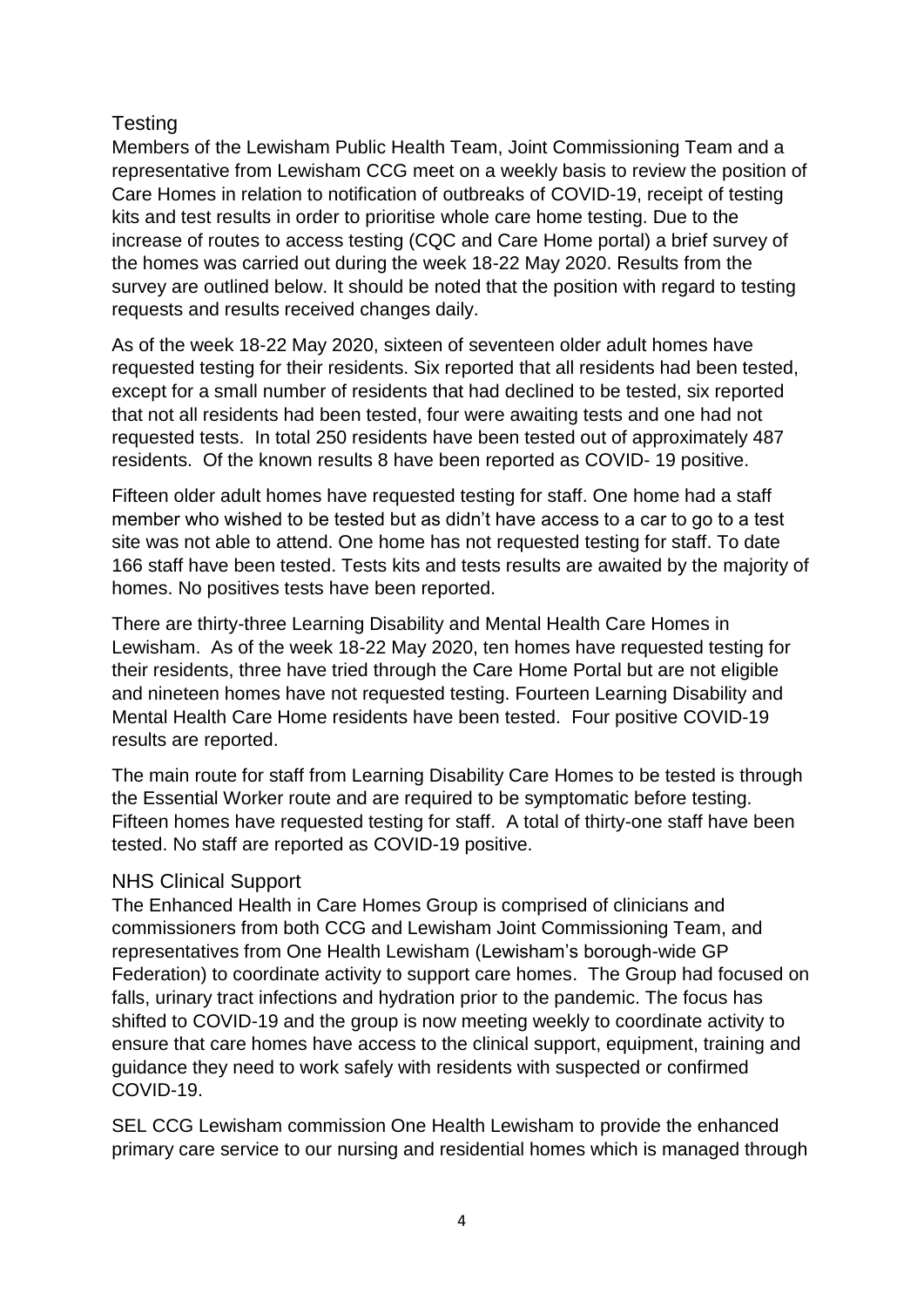a formal monthly contracting meeting. One Health Lewisham have delivered this service since April 2017.

Clinical support and advice is also available to older adult care home providers through the CCG Safeguarding Nurse and the Care Home Intervention Team. Lewisham's Contracts and Quality Assurance officers sample the care and support plans at regular quality assurance visits. During the pandemic, as care homes have closed their doors to visitors to reduce the risk of infection, this support has been made available virtually. Specifically, the CCG Safeguarding Nurse hosts a weekly meeting with Care Home managers to provide clinical support and guidance (topics covered include Swabbing and PPE). Weekly Care Home ward rounds have been continued virtually by the named clinical lead for the home.

Lewisham and Greenwich Trust (LGT) also provide support directly to care homes, including the formally commissioned Medicines Optimisations Service (LIMOS). Lewisham Council and SEL CCG Lewisham are actively engaged with LGT to explore community and acute support requirements as part of this Enhanced Health in Care Homes workstream.

All Older Adult Homes which did not already have access to key medical equipment required to monitor COVID-19 positive residents health, have now been provided with a pulse oximeter, blood pressure cuff and a thermometer. Staff have also been given guidance on how to use these and how to observe the measurements, under the supervision of the GP clinical lead. Tablets (and some laptops) have also been provided to care homes and GP clinical leads to ensure that they can record results and communicate effectively to coordinate care for COVID-19 patients. Oxygen is also made available on an individual basis to patients with COVID-19 symptoms via prescription from a GP, with input from the Respiratory Service.

St Christopher's Hospice has built on their existing relationship with Lewisham Care Homes to offer COVID-19 "virtual" training to Care Home in Lewisham via the ECHO software. This has been well attended and included information on support available to Care Homes for patients at End of Life.

One Health Lewisham has a dedicated member of staff assigned to working with Care Homes regarding Coordinate My Care (CMC) and Do not attempt to resuscitate (DNAR). 80% of residents in older adults residential and nursing Care Homes in Lewisham have patients with CMC records in place. There is a local task and finish group set up to look at this and another group looking at the use of CMC in LD Homes.

Proactive clinical support for care and support planning for people in Mental Health care homes is provided through SLAM. Mental Health Care homes have been advised that the named clinical lead for COVID-19 related support is the residents' GP, however, this is under review currently.

Clinical support in care and support planning for Learning Disability care homes support is ordinarily provided through SLAM and the GSTT Therapies team. Learning Disability Care homes have been advised that the named clinical lead for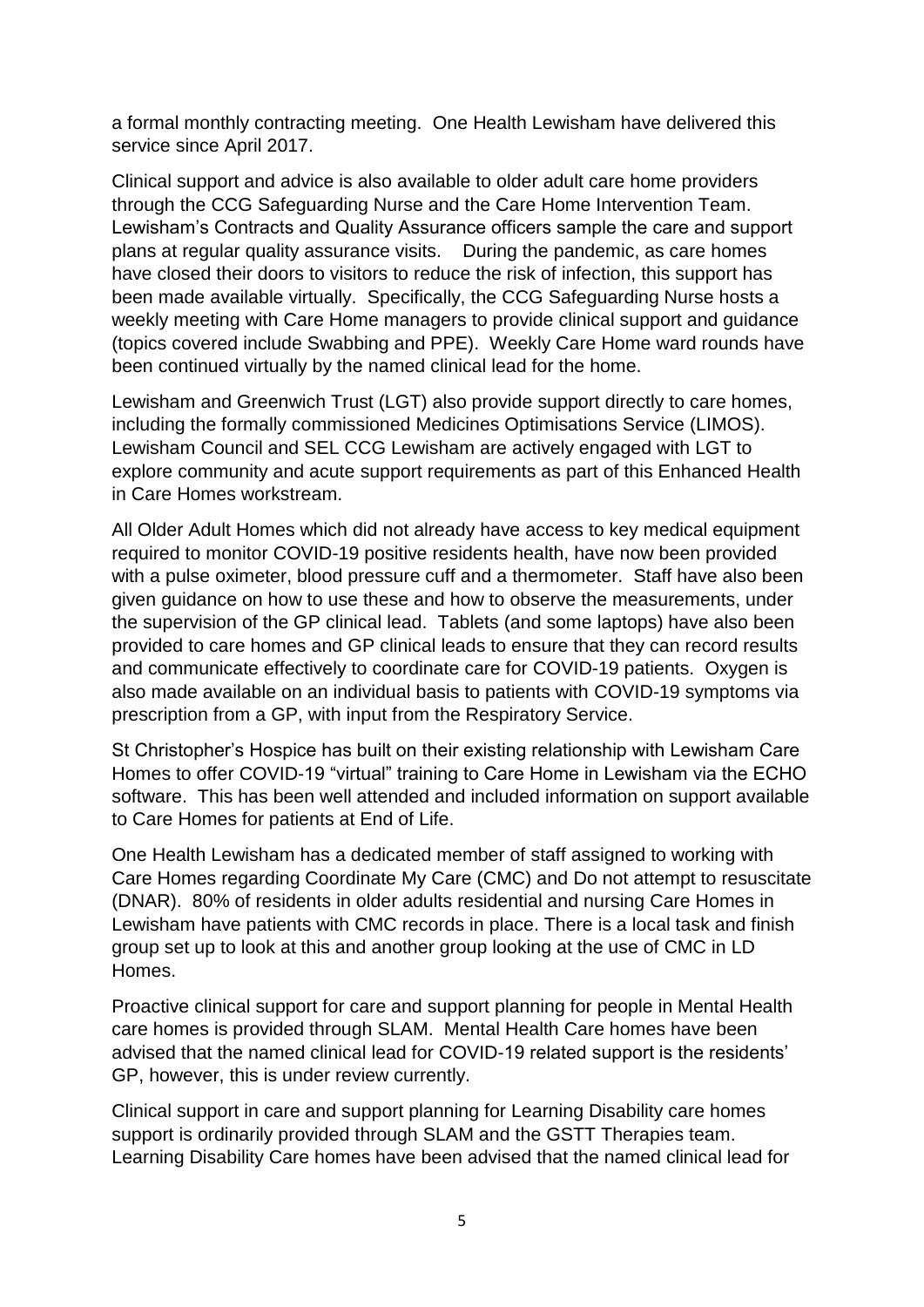COVID-19 related support is the residents; GP, however, this is under review currently.

### Workforce support

Early in the pandemic, the Contracts and Quality Assurance Officers contacted all providers to understand the level of staffing vacancies they had. They encouraged care homes to take advantage of ADASS' Proud to Care initiative and the fast track DBS Service to recruit into these vacancies. Anecdotal feedback from providers suggests that they have had more applicants in recent recruitment drives than prior to the pandemic As result, now few of the older adults care homes in Lewisham have current vacancies. Those who do not have a full staffing complement are offering additional shifts to permanent staff as overtime or using bank staff to avoid using agency staff where they can. Most older adult care providers have seen a reduction in the number of residents due to the effect of COVID-19 and as the capacity is reduced the need reduces for more care staff.

It is difficult to guarantee that bank or agency staff do not work shifts elsewhere. To minimise this likelihood, homes have offered more shifts to regular bank/agency staff on the basis that they will then not need to work in other settings. Some homes have asked bank/agency staff to choose to work with them exclusively. In many older adult care homes all staff are required to change into uniform on site, including bank or agency staff, and changing spaces are provided for this purpose. Some care homes have told us that they check staff temperatures at the beginning of every shift to identify symptoms.

Older adult care home providers have considered how their staff come to work and are supporting them to walk or drive where possible. Care homes have made parking available in their own car parks to enable staff to drive, and have requested keyworking parking permits from Lewisham. In total, 240, have been provided to care home staff by Lewisham Council. Where staff cannot walk or do not have access to a car, older adults care homes have supported staff to car pool over using public transport. Where use of Public transport is unavoidable, care homes have provided PPE to staff for use during their journeys and many have asked staff to change when they arrive to work, alongside other usual hygiene measures.

Council officers have asked older adult care homes to consider making rooms available for staff to sleep in or near the service to avoid the need to travel and to reduce risk of transmitting COVID-19 to or from their usual homes. Seven of seventeen homes have accommodation available, but only one home reported that staff were using this accommodation. In the homes which didn't currently have an offer of accommodation for staff, the expected numbers who may benefit from this were low and in many homes it was thought that nobody would be interested.

Mental Health care homes and Learning Disability care homes are generally much smaller than older adult care homes, and the COVID-19 has impacted on them differently to Older Adult Care Homes. Many Mental Health care home and Learning Disability care home providers have commented to us that staffing levels have remained stable for these smaller homes and that they are more likely to use Bank than Agency staff.